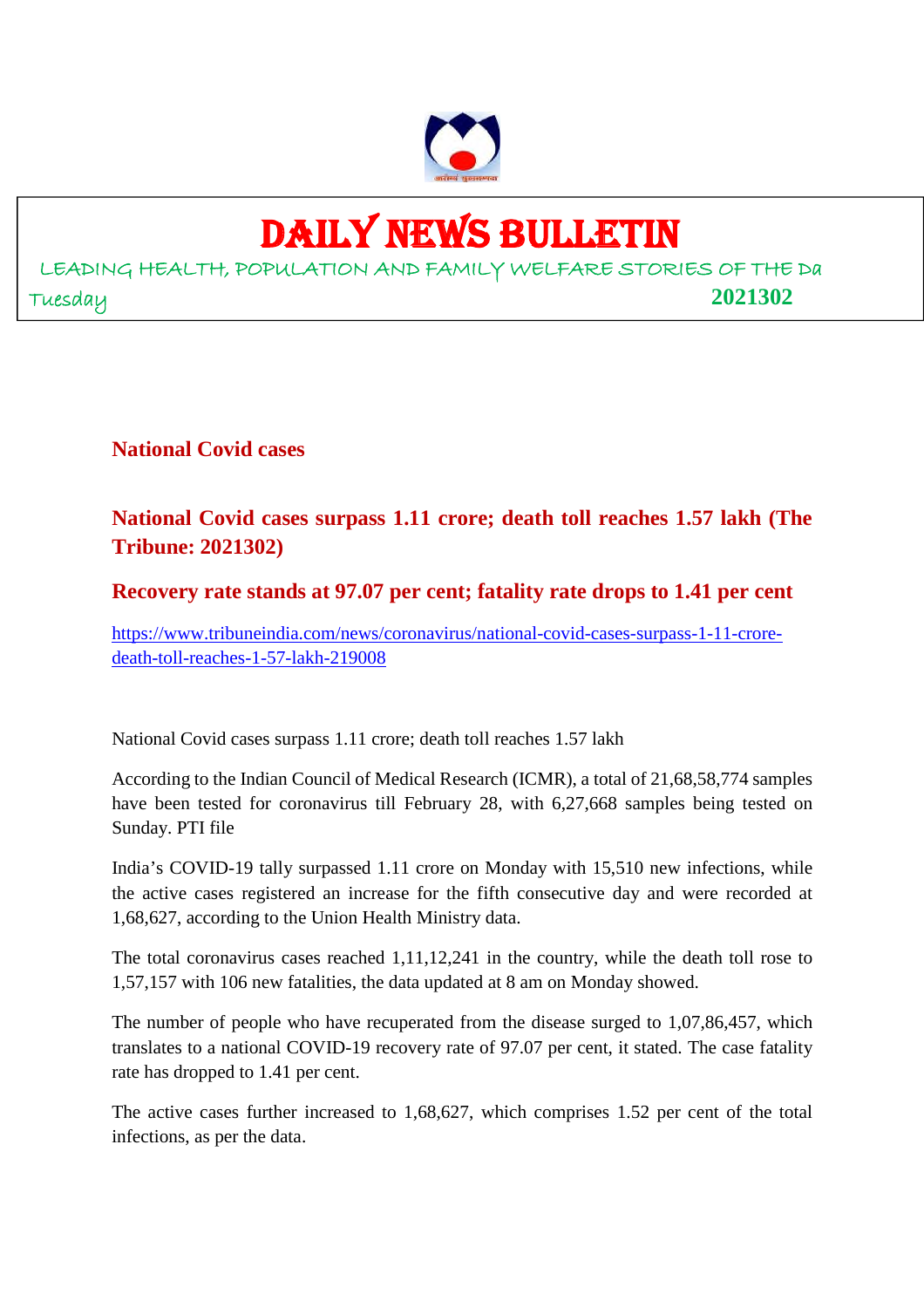India's COVID-19 tally had crossed the 20-lakh mark on August 7, 30 lakh on August 23, 40 lakh on September 5 and 50 lakh on September 16. It went past 60 lakh on September 28, 70 lakh on October 11, 80 lakh on October 29, 90 lakh on November 20 and surpassed the onecrore mark on December 19.

According to the Indian Council of Medical Research (ICMR), a total of 21,68,58,774 samples have been tested for coronavirus till February 28, with 6,27,668 samples being tested on Sunday.

The 106 new fatalities include 62 from Maharashtra, 15 from Kerala, seven from Punjab and five from Karnataka.

A total of 1,57,157 deaths have been reported so far in the country, including 52,154 from Maharashtra, 12,496 from Tamil Nadu, 12,331 from Karnataka, 10,910 from Delhi, 10,268 from West Bengal, 8,725 from Uttar Pradesh and 7,169 from Andhra Pradesh.

The health ministry stressed that more than 70 per cent of the deaths occurred due to comorbidities.

"Our figures are being reconciled with the Indian Council of Medical Research," the ministry said on its website, adding that the state-wise distribution of figures is subject to further verification and reconciliation. PTI

### **Vaccination booster**

### **Private sector will accelerate drive, but with more players (The Tribune: 2021302)**

https://www.tribuneindia.com/news/editorials/vaccination-booster-217588

The Covid-19 vaccination drive in the country is set to gain momentum with the Centre deciding to rope in 20,000 private hospitals for providing the jabs to those who can pay for them. From next week, those above 60 and over 45 with health problems can go to any of the 10,000 government-run vaccination centres, where no money would be charged, or to the private hospitals. The welcome move follows urgent appeals from business leaders, who warned of the risk of a disruptive new wave of cases unless private players were permitted to help accelerate the rollout. The modalities are yet to be formalised, but there is a need to drastically increase the number of facilities authorised to administer the vaccine, if not on March 1 itself then soon enough.

Since India has ample stockpiles and the pharma giants have the ability to produce additional doses to meet the demand, the second phase of the vaccination programme could see a decisive push, after a rather sluggish first phase of doses for frontline and health workers. Given the hold and dependence on private players in the healthcare sector, their entry is bound to be a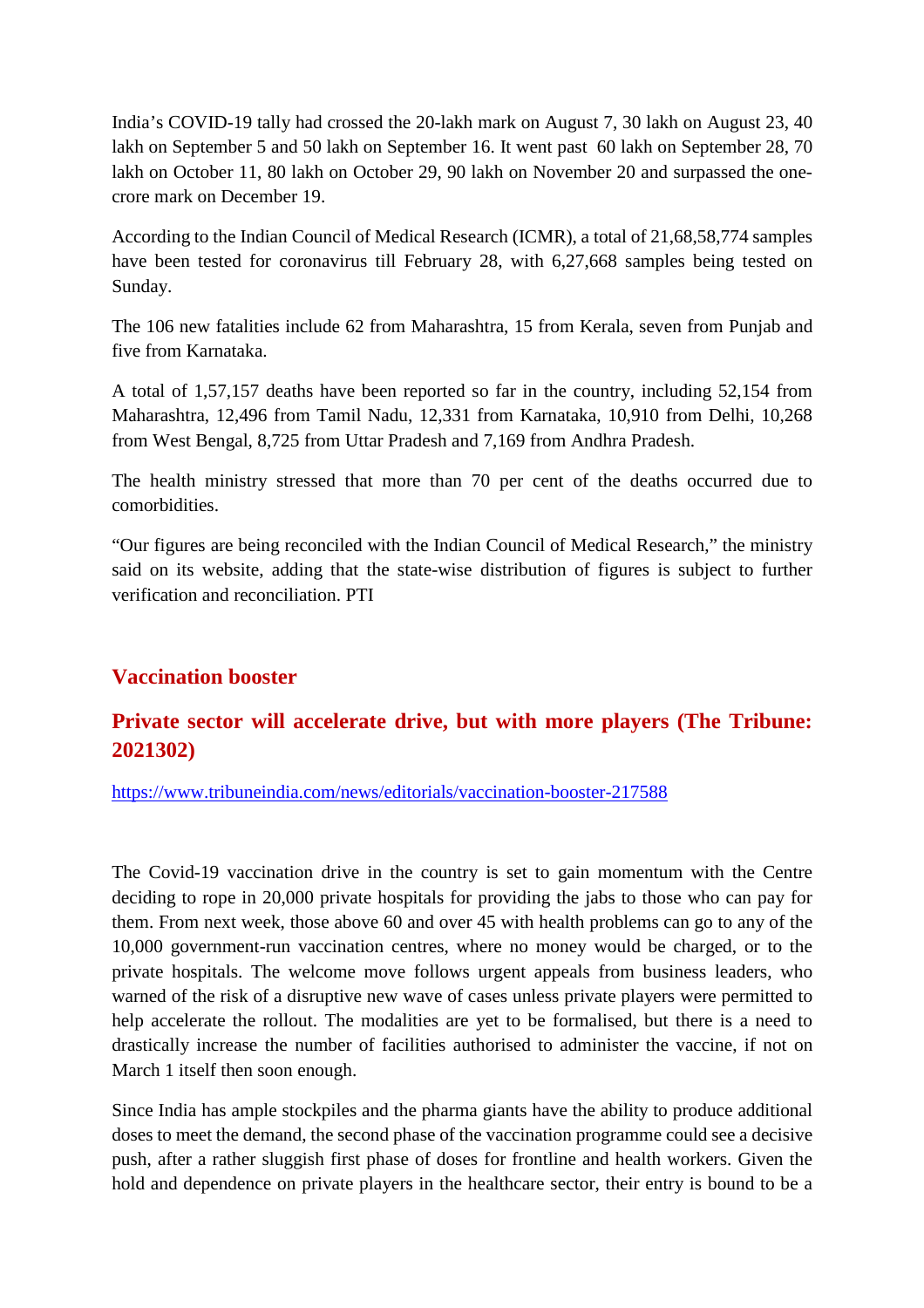game-changer. But a statutory warning is essential. The authorisation to vaccinate the vast population has to be seen as a national duty, not an opportunity to profiteer. The private sector will have to be its own conscience-keeper, and take the oath of acting responsibly with selfregulation.

Going forward, there would arise the need to allow access to other vaccines, ramp up dose production and allow large institutions to hold camps on campuses to vaccinate the staff with strict monitoring. After a precipitous drop in daily new confirmed cases, there has been a surge in recent days. The pandemic is baring fangs at people who had declared its exit. The decision to step up the pace of the vaccination drive gives a fighting chance to stay ahead of the pandemic curve.

### **Vaccination drive 2.0**

### **Sort out teething troubles, focus on preparedness (The Tribune: 2021302)**

### https://www.tribuneindia.com/news/editorials/vaccination-drive-2-0-219221

The rollout of the Covid vaccine on March 1 for a vulnerable segment — above 60 years of age and those with certain ailments in the 45-59-year age bracket — marks the crucial second phase of the vaccination programme, putting to test the government's claims of preparedness. The chaos and glitches seen on Day One can be attributed to teething troubles of a massive operation. The government facilities (providing the shots free of cost) and private players roped in (at a cost of Rs 250 per dose to a beneficiary) to cover the huge population have the challenging task of quickly ironing out the creases. All those queuing up to get the jabs, like the socially responsible elderly section of our population often accompanied by their younger attendants, should not be inconvenienced. The problems plaguing the government's CoWin portal for registration or the confusion over walk-ins are a setback to the careful logistics set in place.

At the same time, the initial response is a pointer to better acceptance of the vaccine. This is in contrast to the hesitancy seen in phase one when only around 60 per cent of the healthcare and frontline workers came forward to get the vaccine. That Prime Minister Modi was among the first to get the indigenous Covaxin shot is a big endorsement to the drive. The government needs to ensure that the enthusiasm of people sustains. If the hesitancy persists, it may allow the younger ones to take the vaccine alongside for its optimal use, as also prevention of waste of resources.

Given that over 10 crore people across the country are targeted to be given the shots in this phase, on its smooth run hinges a faster road to the much-needed herd immunity. The recent spike in Covid-19 cases has sparked a renewed urgency to control the run of the pathogen before it balloons into a second wave. The inoculation must outpace the virus.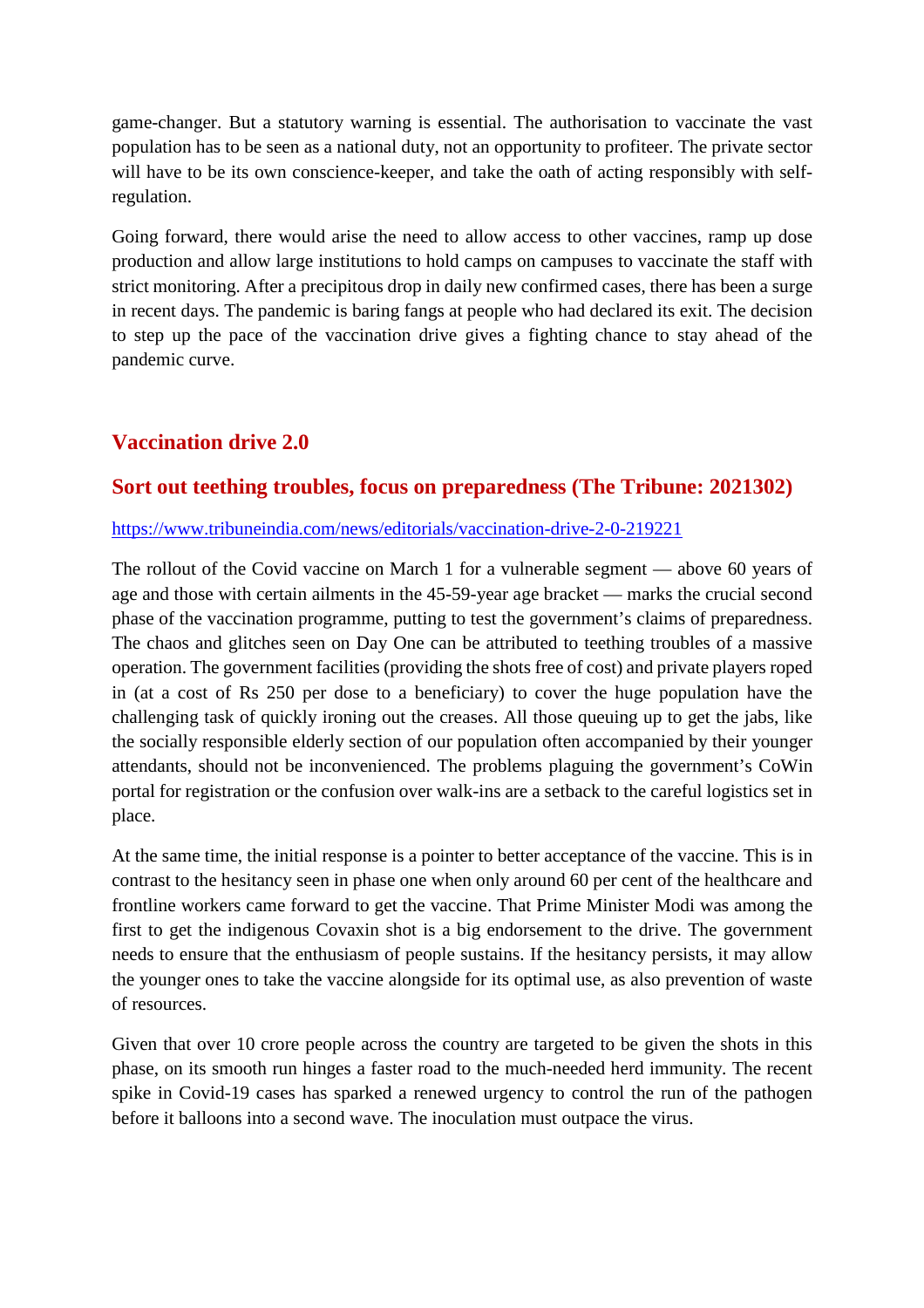**Vaccine drive enters Phase 2**

**Over 5mn sign up on Day 1 as vaccine drive enters Phase 2 (Hindustan Times: 2021302)**

**https://epaper.hindustantimes.com/Home/ArticleView?newspaper=hindustan+times+(a mritsar)&issue=87782013043000000000001001**



Narendra Modi being administered the Covid-19 vaccine, at AIIMS, New Delhi, on Monday. PTI

PM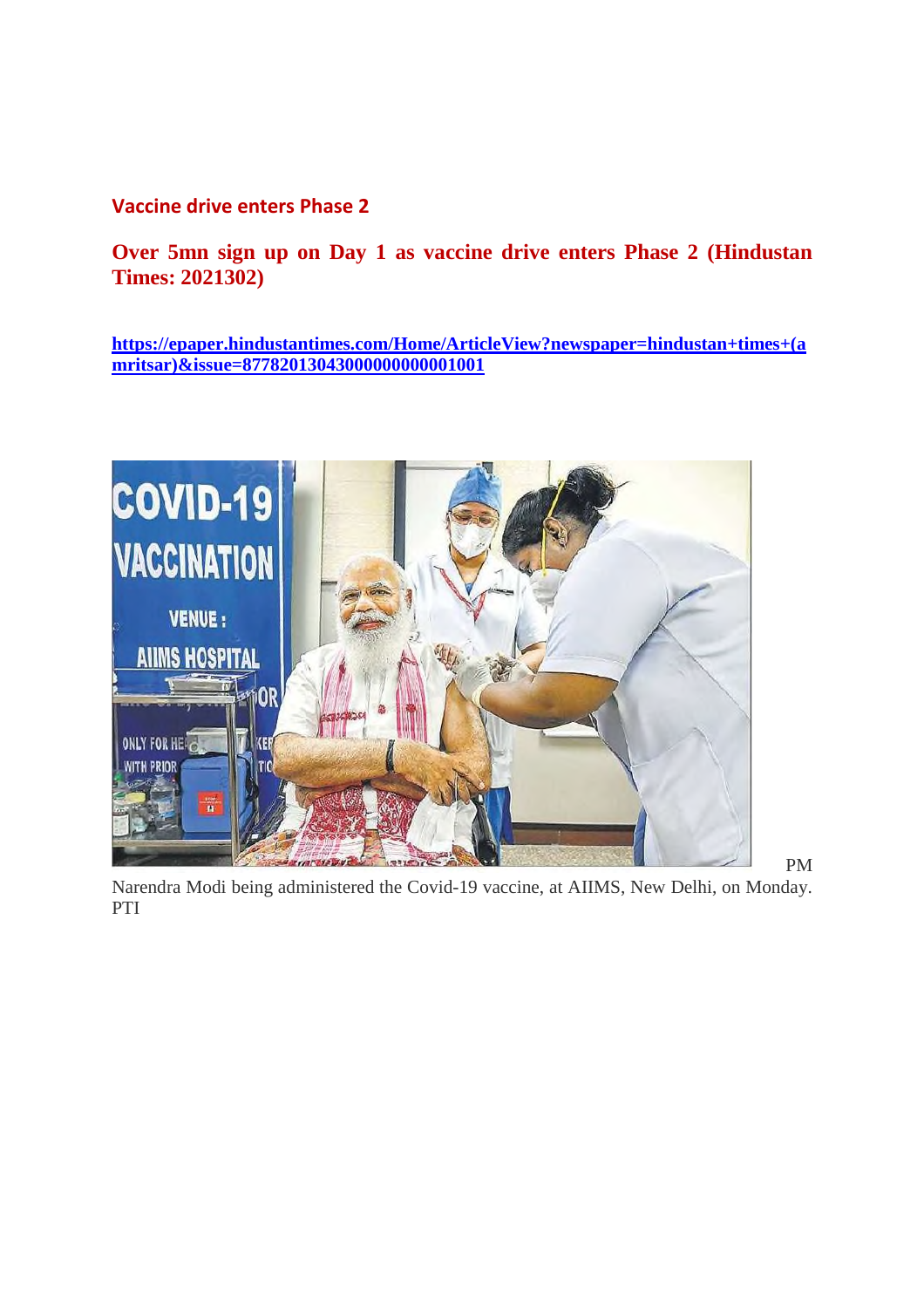



Over 5 million people signed up and close to 150,000 people from the general public received coronavirus vaccines on Monday, the first day the drive was opened up beyond health care and frontline workers, leading to a rush of registrations and crowds of hopeful recipients at hospitals across the country.

The Union health ministry said nearly 3 million registrations were done on the Co-WIN portal, with each having the provision to sign up four people. "Even if we assume one mobile phone registered at least two beneficiaries, it is more than 5 million recipients registered in a single day that we are talking about," said RS Sharma, the chairman of the empowered group on Covid vaccinations.

The drive kicked off by Prime Minister Narendra Modi taking his dose of the vaccine at the All India Institute of Medical Sciences, Delhi early in the morning, following which a bevy of prominent people too took shots in an attempt to encourage others.

"I appeal to all those who are eligible to take the vaccine," Modi said on Twitter, posting a picture of him getting the shot. "Together, let us make India Covid-19 free!"

People above 60, and those who are 45 or more and suffering from certain medical conditions, are now eligible for the vaccinations. But some inoculation centres reported issues with the Co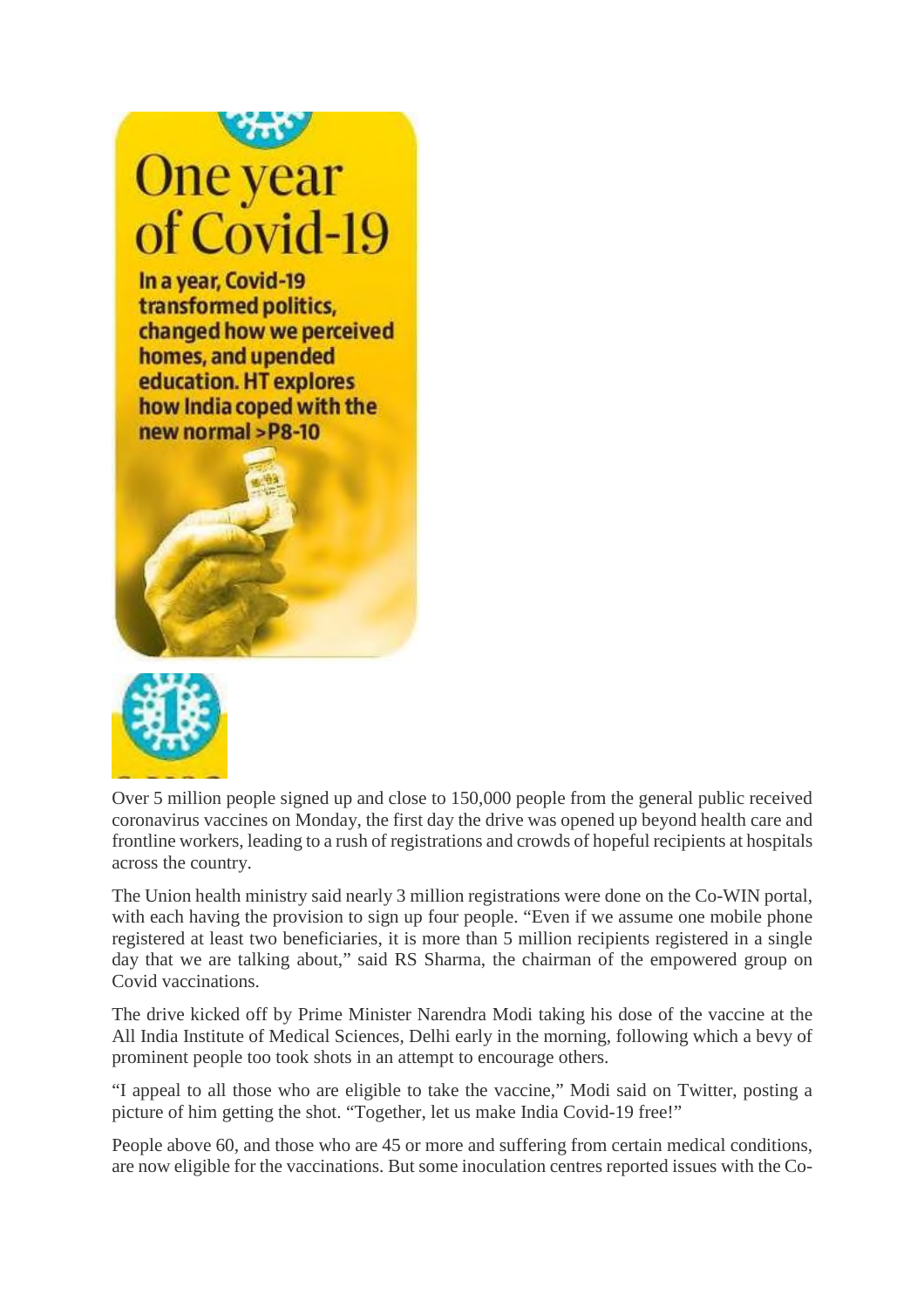WIN portal used to coordinate the drive, and people elsewhere reported being confused into trying to book appointments on a synonymous app that is available on application stores.

Amid the teething troubles and the crowds seen at the hospitals, there were close to 430,000 doses administered on Monday – lower than the peak of roughly 800,000 seen late last month. But the numbers are set to pick up given the spate of registrations had proven the demand for the shots was high, officials said.

"I think people are quite willing to take the vaccine and there is a huge demand at this point of time...We have a total of 12,500 private hospitals that have come on board since today and 15,000 hospitals in the public sectors. So 27,000 institutions in all and even at a conservative estimate of each one vaccinating 100, we will have 2.7 millions in a day," said Sharma.

India, which has reported the highest number of COVID-19 cases after the United States, has so far delivered 14 million doses, mostly to health and front-line workers since starting its immunisation programme in mid-January. It wants to cover 300 million of its 1.3 billion people by August.

On average, India has been vaccinating about 500,000 beneficiaries daily across the country, a rate that experts say is inadequate at a time when cases have begun inching up across the country.

Over the past three days, the country recorded over 16,000 cases on an average, compared to close to 12,000 in the middle of last month. At least four states are showing signs of a resurgence, making officials fear a second wave may be building.

Among the prominent people who took a dose were Vice President M Venkaiah Naidu, Odisha chief minister Naveen Patnaik, Bihar CM Nitish Kumar, Rajasthan governor Kalraj Mishra and Nationalist Congress Party (NCP) chief Sharad Pawar and his wife.

"I felt no discomfort after getting the shot. I would now drive back to my village. The only regret is that my wife didn't come with me as we have only one helmet," said Ramkishore Sahu, an 80-year-old retired school teacher, who rode his motorcycle for around 68 kilometres to reach Ranchi's Sadar Hospital to get the first dose of the vaccine.

In Madhya Pradesh, 70-year-old Jagdish Pal was among the first to get vaccinated. "I reached the hospital at 8AM for vaccination but due to some technical error in the software. I had to wait for two hours. I am feeling good after vaccination," said Pal, who recovered from Covid-19 three months ago.

In some places, people complained about lack of clarity. "No information was provided on the procedure at the walk-in center nearby home. I have been asked to come back in a few days," said Mumbai resident Abdul Khadas.

In Chennai, Naidu and Tamil Nadu Governor Banwarilal Purohit took the first doses of the vaccine at the Government Omandurar Medical College Hospital. Dravidar Kazhagam president K Veeramani also took the shot at the Rajiv Gandhi Government General Hospital here, officials said.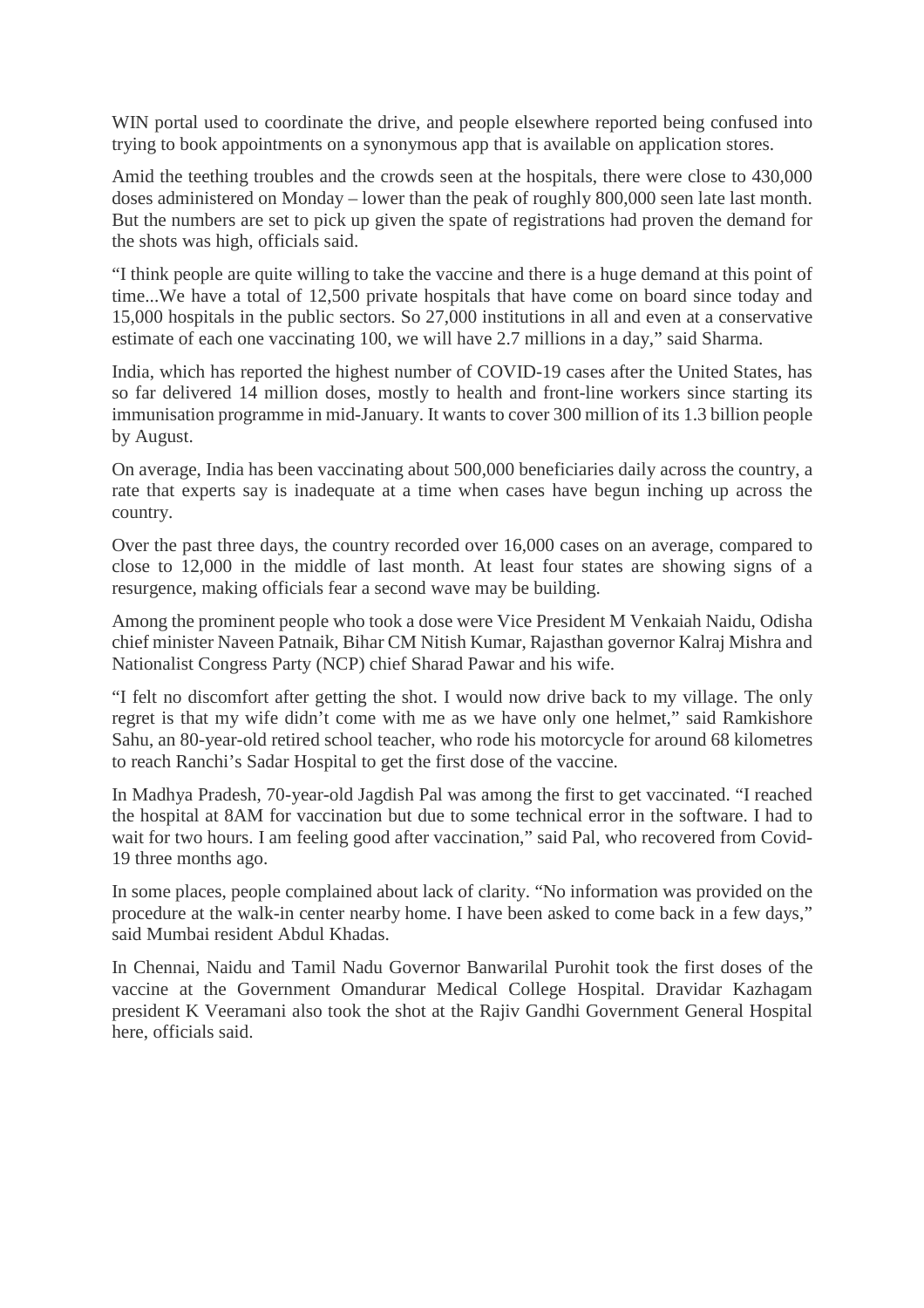### **Pandemic**

### **'Lesson from the pandemic – the value of large-scale clinical trials' (Hindustan Times: 2021302)**

**https://epaper.hindustantimes.com/Home/ArticleView?newspaper=hindustan+times+(a mritsar)&issue=87782013043000000000001001**



Dr Gagandeep Kang Getty

The speed and scale of the Covid-19 pandemic was surprising, Dr Gagandeep Kang, the country's foremost vaccine expert and professor of microbiology at the Christian Medical College-Vellore, told **Anonna Dutt**. She said India needs to invest in creating clinical trial networks to prepare for future pandemics.

### **Did you imagine the emergency would be this big when we started seeing the first few cases?**

All through March (last year), I was getting increasingly worried that it wasn't something that was being taken seriously. What surprised me was the speed and scale of the spread. It moved much faster than I anticipated. And that I think is reflection of the reproductive number. We probably underestimated it early on because we were relying on Chinese data. We got a better handle on it when we started getting data from Europe.

### **Was it also because we were looking at data from the SARS outbreak?**

The difference between SARS and Sars-CoV-2 – the good thing is it does not kill as much as SARS does. The SARS case fatality rate was close to 10%. Only 8,000 people got infected but almost 800 of them died. Whereas with Covid-19, we are having trouble what the case fatality rate is. It looks like among the symptomatic, it is one in 100. But there are so many people without symptoms that the infection fatality rate is lower than 1%. Sars-CoV-2, however, is more transmissible because of asymptomatic infections.

### **What are the policy implications of this difference between Covid-19 and SARS?**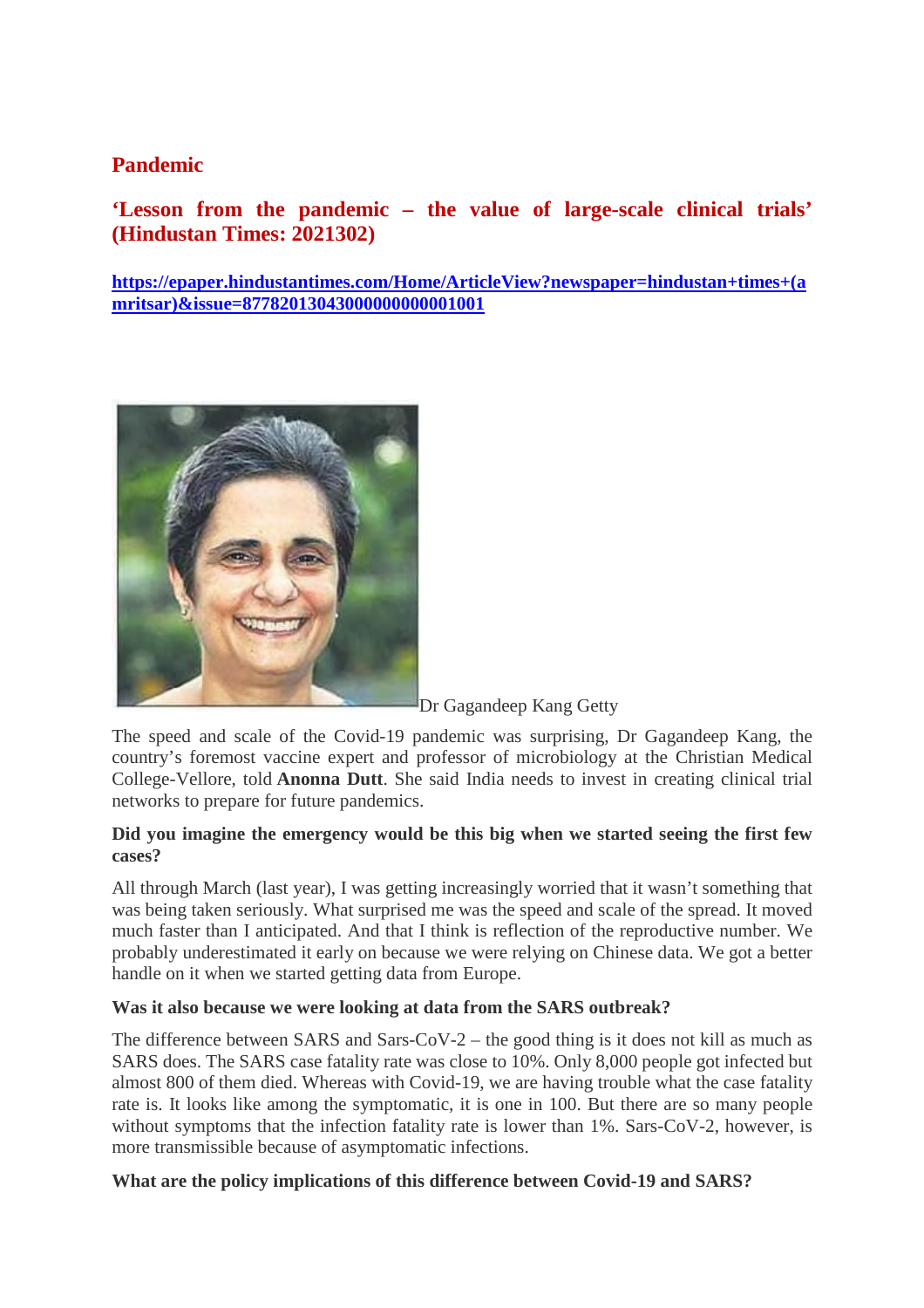In January (last year), we saw that they (the viruses) were similar. Initially, the WHO and China were saying that there was no person-to-person transmission, which was quickly discounted by the third week of January. Then, they were also saying that there were no asymptomatic infections. And, that was something I was waiting for. Because, once you have a disease that can spread asymptomatically, your methods for controlling the disease need to change completely.

Towards the end of February, it became clear that this was happening and it could not be handled the same way as SARS had been. All of the initial recommendations of hand-washing and social distancing came from our understanding of SARS. But, asymptomatic infection is when masks enter the picture and become even more important. Now we also know that it is not just a droplet infection, you produce aerosols as well.

### **Was the lockdown necessary?**

If we had a situation where everybody followed government instructions, then there would have been no need for a lockdown. Countries such as Vietnam, Thailand, and Japan have all shown that it is possible to manage without the lockdown as long as you have the resources, the ability and the commitment. I think the lockdown was necessary because it conveyed to the people that it is a serious issue and it stopped the movement of people. It also had many unintended consequences like what happened to livelihoods, what happened to migrant workers. It also created a fear in the minds of people, leading to stigmatisation.

I was really worried about the government-controlled testing of Sars-Cov-2. When they set up testing in January, it was only NIV doing the testing, only NIV confirming it. And, that is impossible for a country the size of India. Private labs were not even allowed to establish testing until the end of March with the lockdown. So, you say you can start the testing now and you lock the country down when all the kits are imported. Fortunately, testing has opened up.

All kinds of things were done which were a waste of effort and a divergence from the critical issues like ramping up testing as quickly as possible. If the lockdown had been a lockdown where imports were still allowed, it would have been better. I think now the government is clear that it does not want to be caught in that situation. Diversification of the supply chain is definitely something we should be thinking about.

### **What do we need to do to prepare for a future pandemic?**

The one thing that we should learn from this pandemic is the value of large clinical trials. If you go to the clinical trials registry of India, currently, there are hundreds of trials for different drugs registered. All of them are recruiting just about 100 patients. If you take a tiny number of people, you have a bad study design, you know what you what to prove, and guess what, your study actually proves what you want it to.

We need to create clinical trial networks for drugs, vaccines, and procedures not just for infectious diseases, but cancer, orthopaedics, cardiology and so on. We should fund one large study rather than 30 smaller studies.

Then, there is surveillance. We need "one health" surveillance looking at both animals and humans. It can be done separately but the data needs to be shared. There is a need for an integrated data syste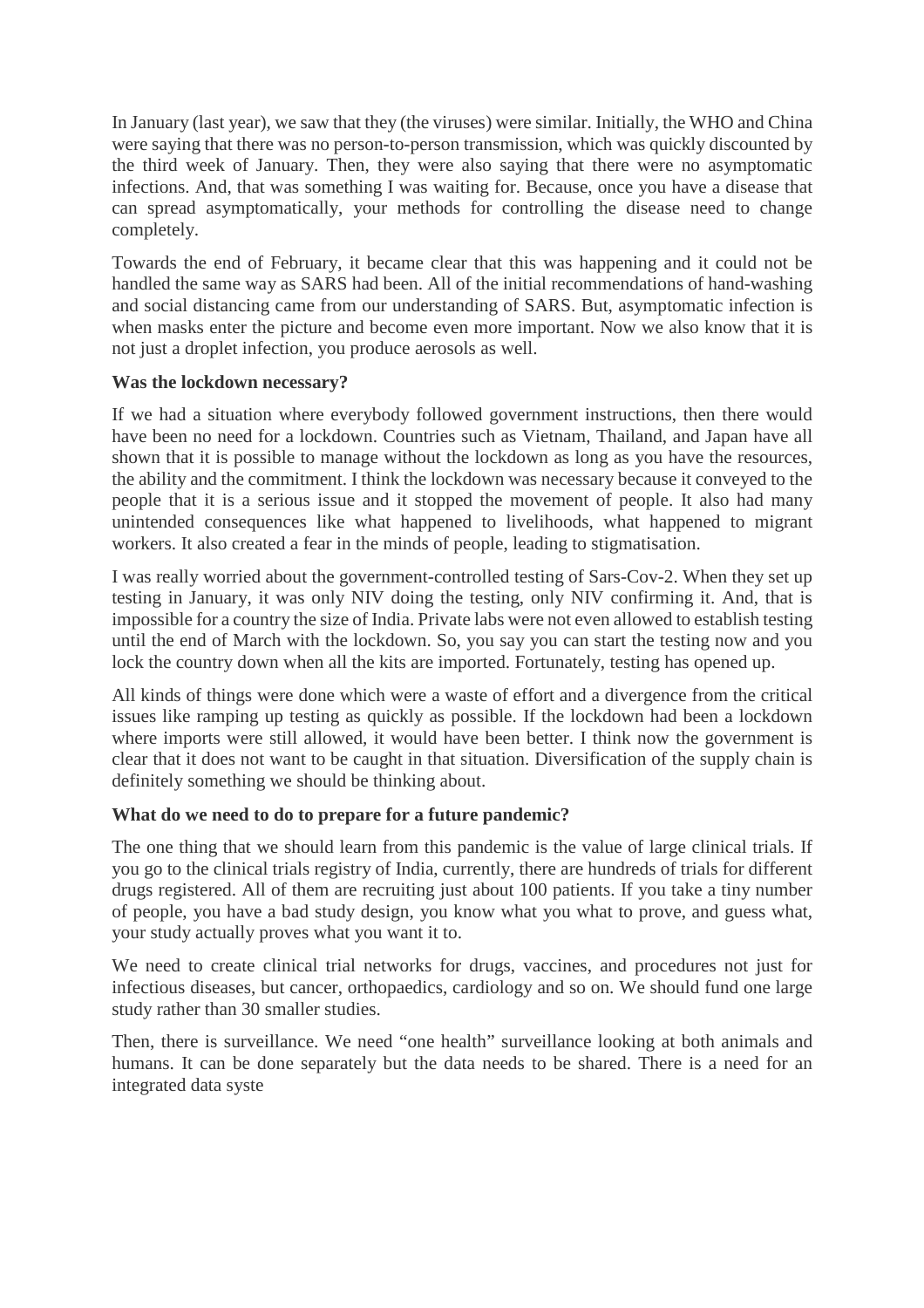### **Test positivity rate**

### **Test positivity rate highest in 45 days; city adds 175 cases (Hindustan Times: 2021302)**

https://epaper.hindustantimes.com/Home/ArticleView?newspaper=hindustan+times+(amritsa r)&issue=87782013043000000000001001

Experts said more people need to get vaccine jabs to stem any potential rise in cases. HT PHOTO

The Covid-19 test positivity rate on Monday was the highest recorded in the national capital since January 15, showed state government data.

Delhi added 175 new cases of the coronavirus on Monday, on the back of 39,700 tests, leading to a positivity rate of 0.44%, the highest since the Capital saw the same rate on January 15.

While the positivity rate has continued to stay lower than 1% since the end of December last year, the marginal increase in the number comes amid what seem like new waves of the infection in at least five states in the country — Maharashtra, Kerala, Madhya Pradesh, Punjab and Chhattisgarh.

Further, Monday's high positivity rate — when numbers for Sunday's cases and testing are reported – is also due to fewer tests conducted. Only 39,733 tests were conducted on the day, a sharp drop compared to an average of 61,000 tests conducted a day during the week.

To be sure, the number of tests usually sees a dip on weekends. There were 42,242 tests according to last Monday's bulletin, recording a positivity rate of 0.30%. However, the Monday before that (January 15) there were fewer – 39,065 – tests conducted and yet the positivity rate had been 0.36%.

"We have to keep a close eye on the numbers. The increasing positivity rate indicates that the disease is spreading faster. However, with a seroprevalence of around 56% I am hoping that the number of infections will remain under control. The current infections might be in areas where some susceptible people remain. But, we need to keep an eye out for re-infections," said Dr Jugal Kishore, head of the department of community medicine at Safdarjung hospital.

"We need to determine whether the current infections are in the susceptible population or is it because of a virus mutation," said Dr Kishore.

"There is a laxity in the Covid-19 norms in Delhi now... This needs to change," he said.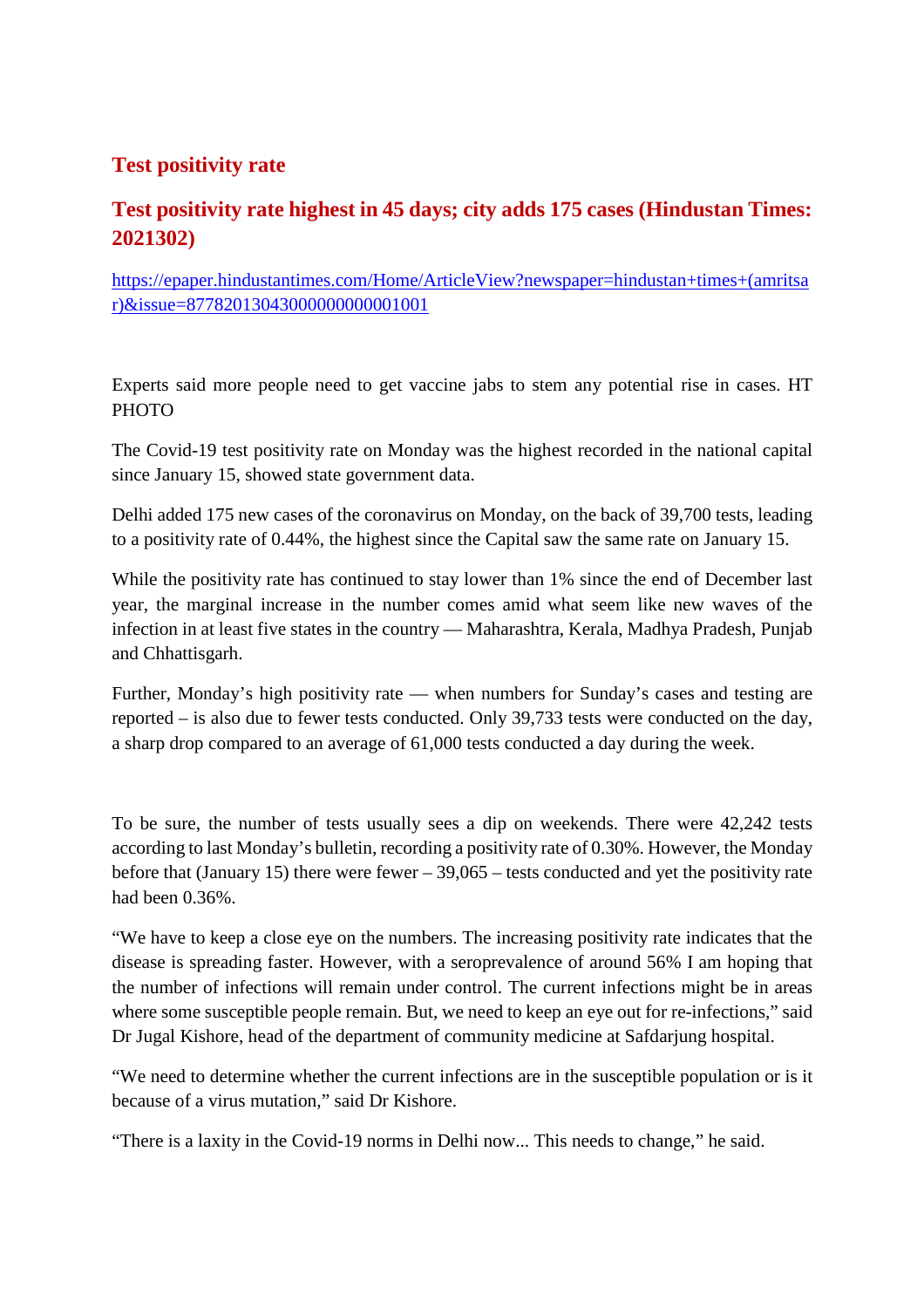Experts have also called for faster pace of vaccination in areas witnessing an increase in the number of cases. Dr Randeep Guleria, director, All India Institute of Medical Sciences had told HT last week that people in the high-risk groups residing in regions seeing a spurt in infections should be immunised quickly "as it will help in decrease mortality and hospitalisations

**Covaxin (The Asian Age: 2021302)**

http://onlineepaper.asianage.com/articledetailpage.aspx?id=15440718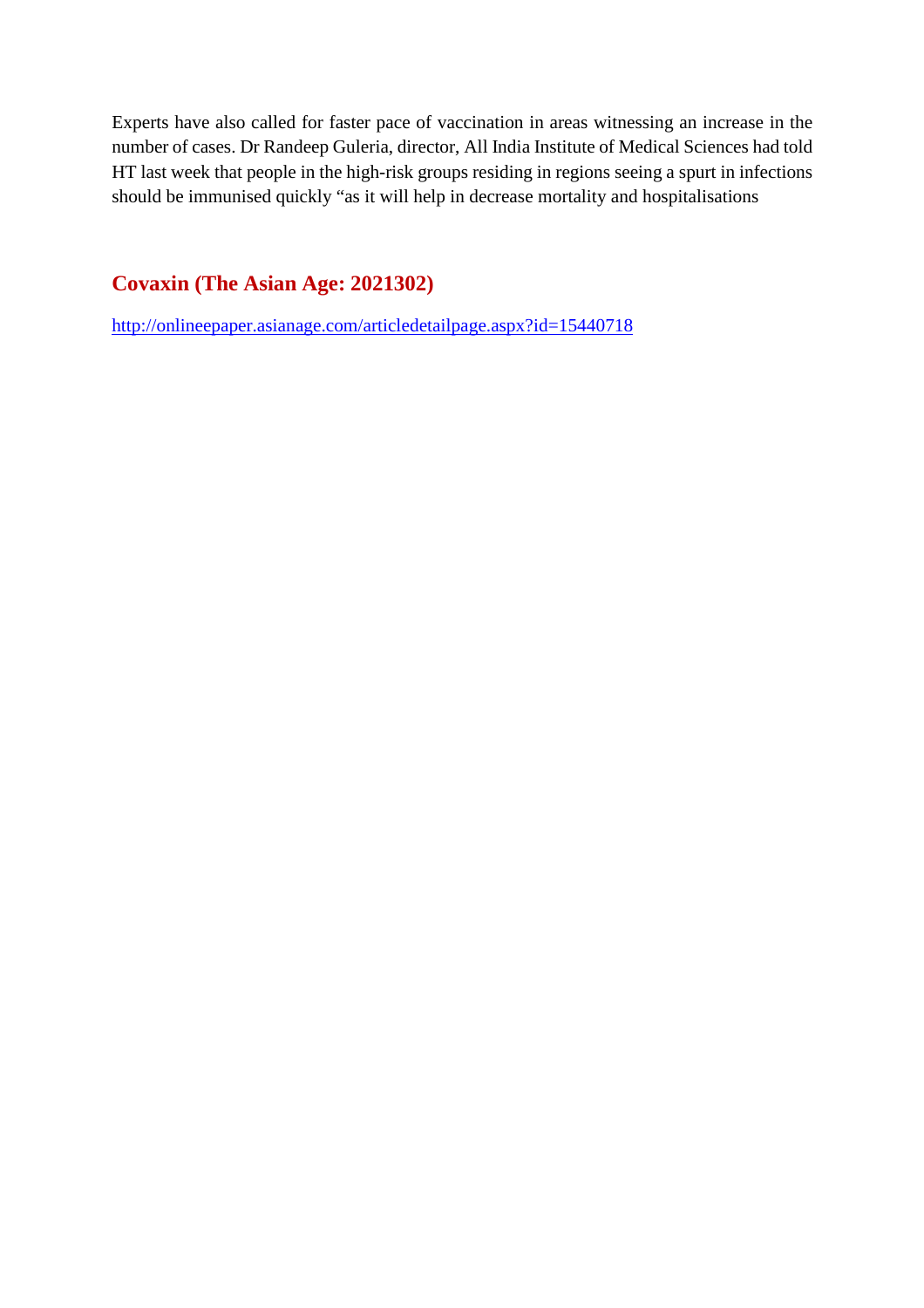## V-P, Shah, VIPs get jab too Mantris, MPs urged to take shot in their seats **PM takes Covaxin 1st dose as Phase 2 of vaccinations start**

**AGE CORRESPONDENT** with agency inputs<br>NEW DELHI, MARCH 1

 $\cdot$ 

The second phase vaccination drive to cover the general population above 60 years and those above 45 with co-morbidities began Monday with Prime Minister Narendra Modi and some of his Cabinet ministers taking the first dose of the anti-Covid jab. The 70-year-old PM took the first dose of the indigenously made Covaxin at New Delhi's AIIMS to launch the second phase drive.

"Took my first dose of the Covid-19 vaccine at AIIMS. Remarkable how our doctors and scientists have worked in quick time to strengthen the global fight against Covid-19, I appeal to all those who are eligible to take the vaccine. Together, let us make India Covid-19 free!" the PM tweeted after taking the vaccine shot.

The decision to take the Covaxin shot by the PM was intended to quell the apprehensions and suspicion over the India-made vaccine as several<br>Opposition leaders have<br>questioned its safety and efficacy. The government has given emergency use authorisation to Bharat<br>Biotech, which has developed Covaxin in collaboration with the Indian<br>Council of Medical Research-National Institute of Virology.



Prime Minister Narendra Modi is administered the first dose of Covaxin at AIIMS in New Delhi on Monday. Nurse P. Niveda from Puducherry, who administered the vaccine, said the PM had remarked after getting the shot: 'Laga bhi diya, pata bhi nahin chala'.  $-PTI$ 

"He took the Made in India Bharat Biotech Covaxin, vaccine and showed that both vaccines are safe and<br>efficacious. We must come forward and take whichever vaccine is available. There has been controversy comparing one vaccine to the other, that has also been laid to rest today," said Dr<br>Randeep Guleria, the director of AIIMS.

Along with the PM, top political figures including<br>vice-president M. Venkaiah Naidu, home minister Amit Shah, external affairs minister S. Jaishankar, NCP

THE DECISION to take the Covaxin shot by the PM was intended to quell the apprehensions and suspicion over the Indiamade vaccine as several **Opposition leaders have** questioned its safety and efficacy.

patriarch Sharad Pawar. his daughter and MP<br>Supriya Sule, Rajasthan governor Kalraj Mishra. Odisha CM Naveen Patnaik and Bihar CM Nitish Kumar also got vaccinated. The vice-president took the

iab at the Government Medical College in Chennai.

Supreme Court judges and their family members will get the vaccine jabs on Tuesday. Health minister Vardhan Harsh also announced he will take the shot on Tuesday.

During his brief stay at the hospital, the PM chatted with the nurses and other staff and even cracked jokes with them. One of the nurses who administered the vaccine to him, P.<br>Niveda, said the

Turn to Page 4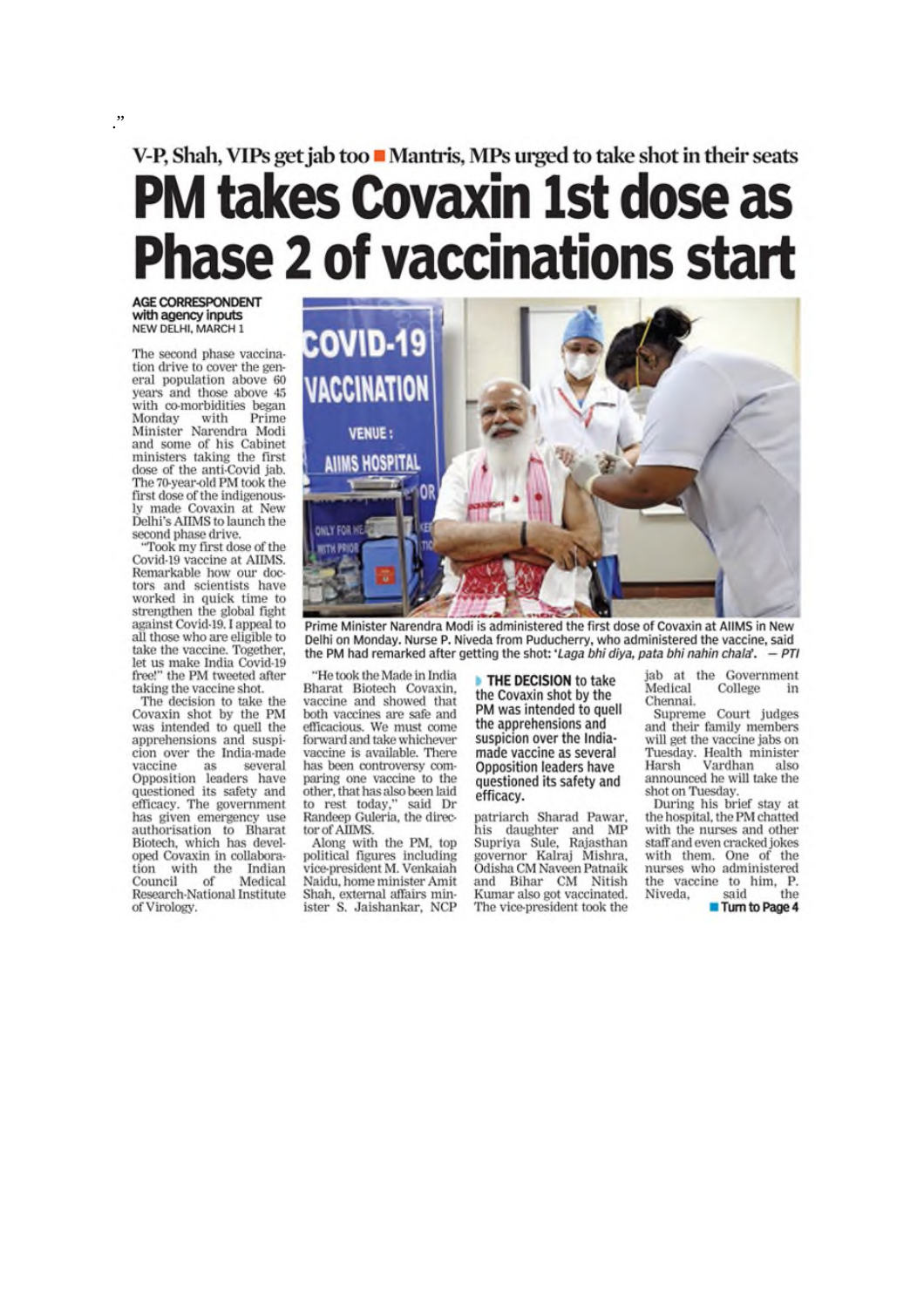### **Coronavirus Vaccination (The Asian Age: 20210302)**

http://onlineepaper.asianage.com/articledetailpage.aspx?id=15440501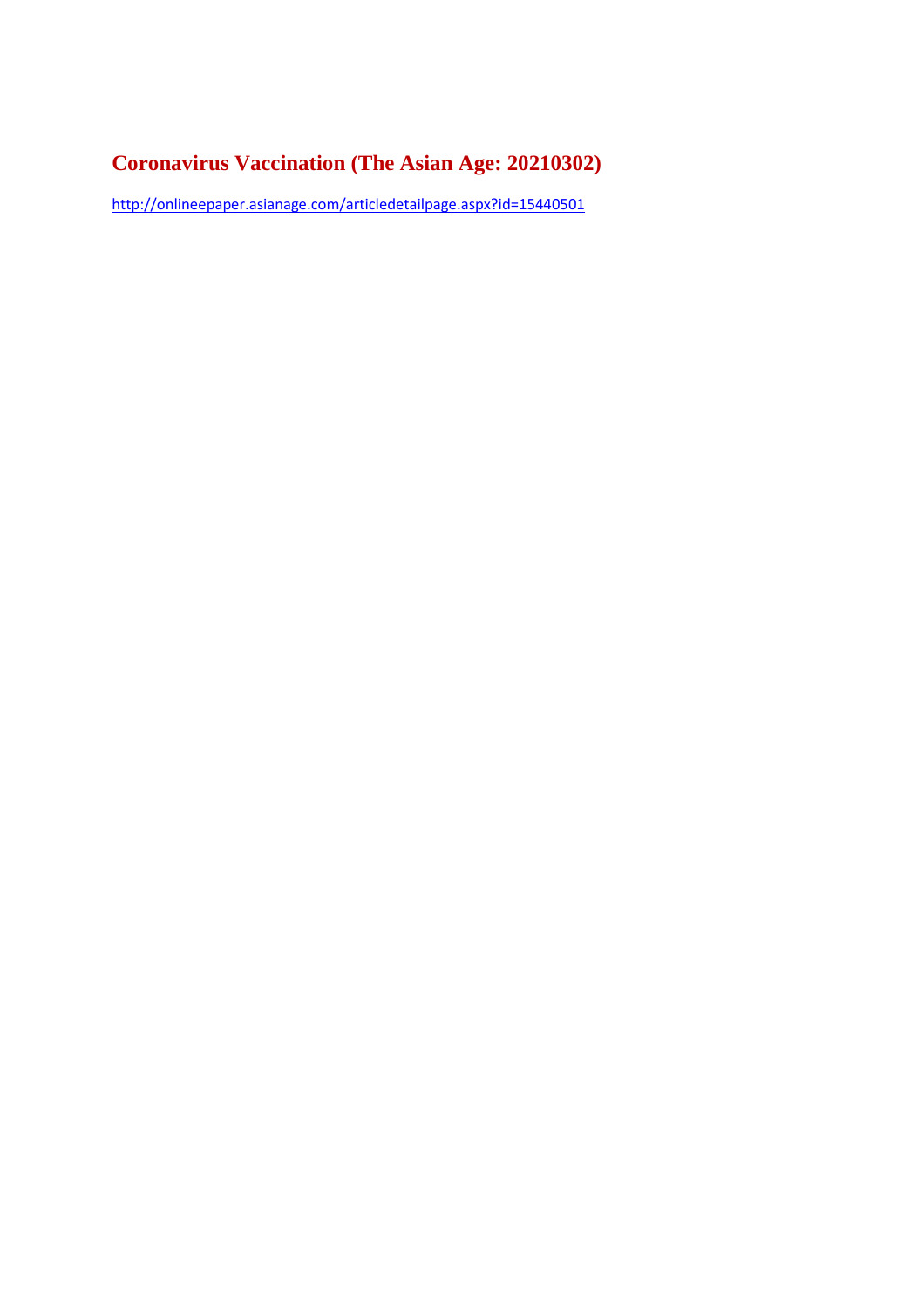# 2nd phase of coronavirus vaccination drive begins

#### **AGE CORRESPONDENT** NEW DELHI, MARCH 1

The second phase of the Covid-19 vaccination drive began on Monday in the national capital as elderly people received their first shots of the vaccine, officials said.

In the first phase, starting January 16, over 3.6 lakh beneficiaries comprising healthcare workers and frontline workers have been vaccinated in Delhi. More than 80 per cent of Delhi police personnel have also received the first dose of Covid-19 vaccine.

On Monday, the drive began to give jabs to persons aged 60 and above and those in the 45-59 age bracket with comorbidities.

"A total of 15 senior citizens have been given vaccine shots at our centre till late morning, many of them came supported with a walking stick. It is heartening to see elderly people getting vaccinated<br>as they are a vulnerable<br>population," a senior official of the Rajiv Gandhi Super Speciality (RGSS) hospital said.

The official said the drive was to start around 12 noon but many elderly people had started queuing up by 10.30 am only, so it was started a bit earlier than the scheduled time.



Senior citizens wait to receive the first dose of Covid vaccine during the second phase of a countrywide inoculation drive in New Delhi on Monday.

persons Nine also received their second shots till late morning, the official said.

The second phase of the Covid-19 vaccination drive is slated to span 192 health facilities, including 136 private hospitals in the national capital on Monday, officials said on Sunday.

The vaccines will be administered free of cost at government hospitals and health centres, while up to ₹250 per dose will be charged at private health facilities including ₹100 service charge per dose.

Appointment for vaccination can be booked through the Co-WIN 2.0 portal. A mobile number cannot be used for making more than four registrations, officials said.

People within the age group of 45-59 years with comorbidities are required to produce a comorbidity certificate signed by a registered medical practitioner.

A total of 20 comorbidities have been specified for the purpose of vaccination, the officials said.

People eligible for vaccination also have to carry their photo identity cards, including Aadhaar card and voter card.

More than 80 per cent of Delhi police personnel<br>have received the first dose of Covid-19 vaccine, officials said on Monday.

According to a senior police officer, a total of 66,246 police personnel<br>have got the first dose of coronavirus vaccine till 7.00 pm on Friday.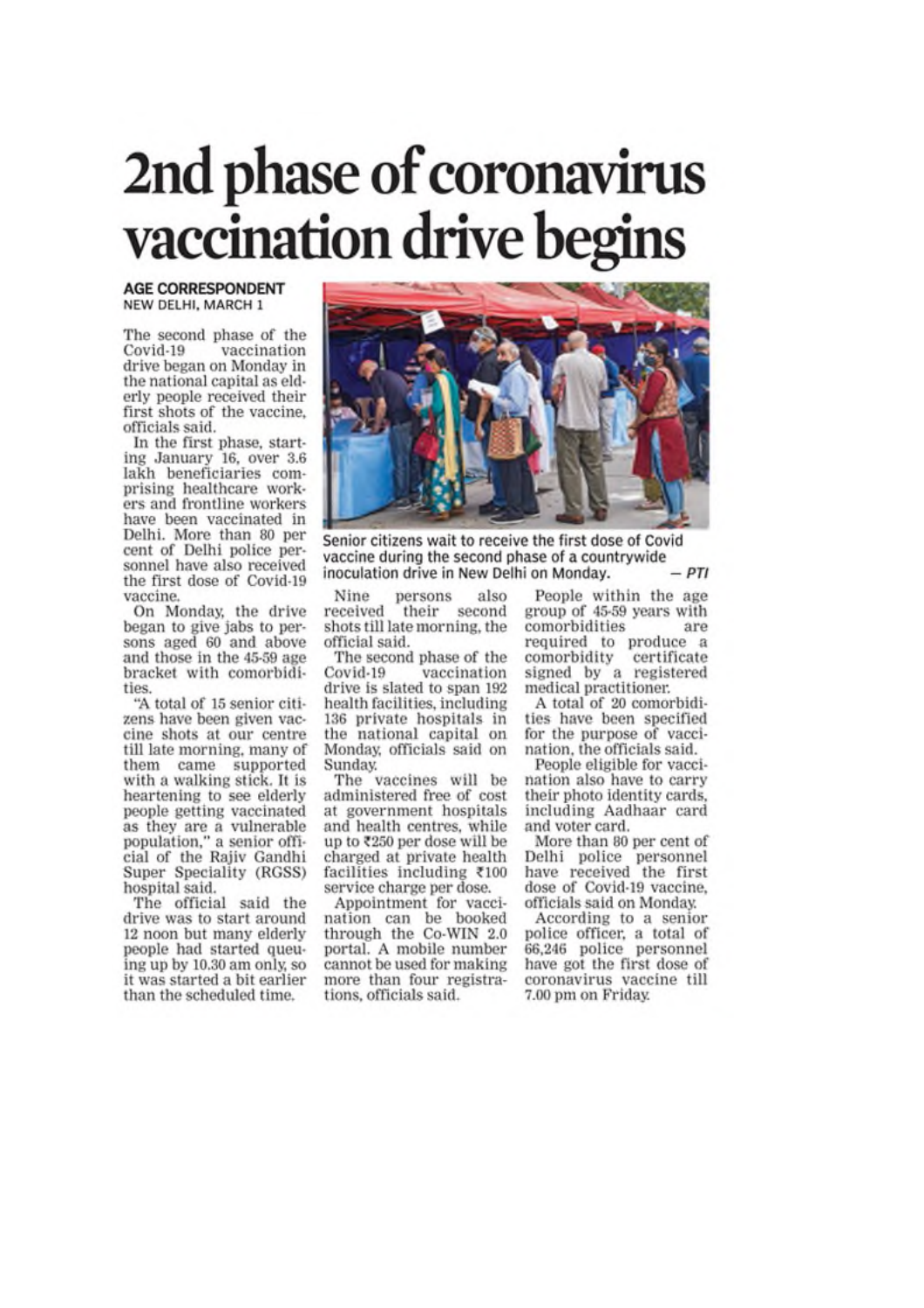### **Simulator sicknesses**

### **Yes, you can get 'simulator sickness' from playing video games (The Hindu: 20210302)**

https://www.thehindu.com/sci-tech/health/simulator-simulation-sickness-nauseacybersickness-video-games/article33962448.ece

Feeling unsettled and nauseous during a session of Need For Speed or Assassin's Creed? We break down this 'cybersickness', and how you can alleviate your symptoms

The lockdown and the launches of gaming smartphones and the new Xbox and PlayStation consoles saw a groundswell of new and/or returning gamers. The immersive past-time became an outlet for many in a time of loneliness and distancing but it also brought an unhealthy product of its own: simulation or simulator sickness, a type of 'cybersickness'.

### **Coronavirus | Comorbidities**

### **Coronavirus | Comorbidities list for vaccine eligibility seen as too narrow (The Hindu: 20210302)**

https://www.thehindu.com/sci-tech/health/coronavirus-comorbidities-list-for-vaccineeligibility-seen-as-too-narrow/article33965547.ece

India, as part of the second phase of vaccination, made people aged over 60 years and those above 45 years with comorbidities eligible to get a vaccine from March 1 | Photo Credit: PICHUMANI K

Focus on severe ailments, combination of diseases excluding many: experts

The Union Health Ministry's list of 20 comorbidities that make people in the 45-59 year age group eligible for a COVID-19 vaccine is seen by some medical professionals as too narrow.

"The list of comorbidities provided by the Health Ministry is overly restrictive and complicated. Many conditions, including obesity, have been left out," said Dr. Gagandeep Kang, Professor of Microbiology at CMC Vellore.

"The focus seems to be on people with severe diseases and combination of comorbidities," Dr. Anant Bhan, a researcher in global health and bioethics based in Bhopal said.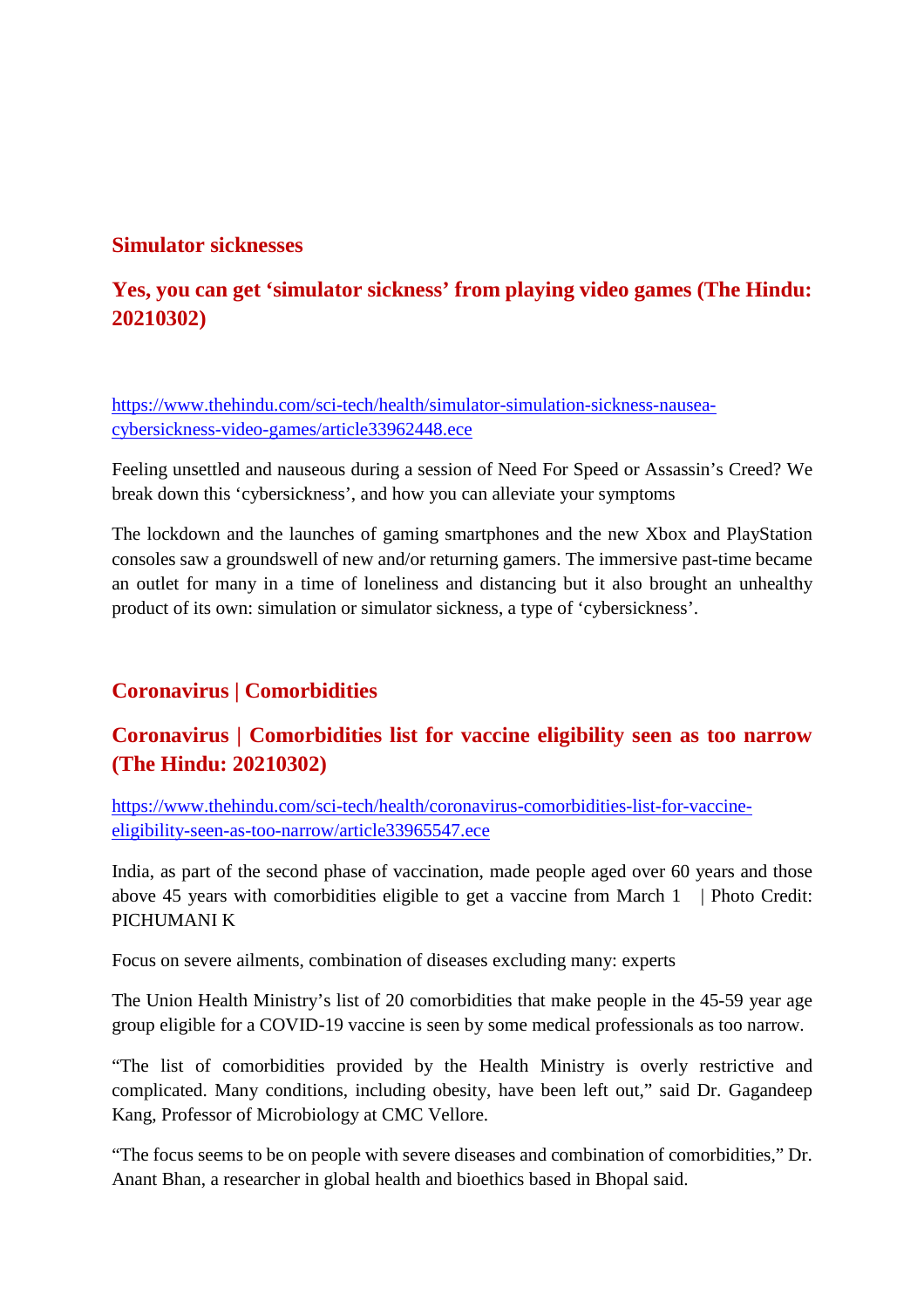Hypertension is one of the common conditions that increases the risk of progressing to severe COVID-19 disease and even death. However, people with hypertension alone are not eligible unless it is accompanied by other diseases such as diabetes or conditions such as angina. "The initial focus has been on severe forms of a disease or condition. In a month or two, we may see less severe forms of diseases included," says Dr. D. Prabhakaran from the Public Health Foundation of India (PHFI), Delhi and one of the two members who prepared the list for cardiovascular diseases. There were two members for each thematic disease who prepared a list, and the final list was prepared based on suggestions from each group, he said.

Across the world, people with comorbidities have been identified as a high-risk group wherein the person infected with SARS-CoV-2 virus has a greater chance of becoming critically ill and even dying. The risk is higher in older people with comorbidities. India, as part of the second phase of vaccination, made people aged over 60 years and those above 45 years with comorbidities eligible to get a vaccine from March 1.

Besides being restrictive, the focus is on people with more than one comorbidity. With each comorbidity increasing the chances of severe disease and death, focusing on people with more than one comorbidity would have been acceptable in case of vaccine shortage. But with millions of doses of both vaccines already available in India, it is not clear why the focus is on diseases at an advanced stage, said Dr. Giridhara Babu, epidemiologist at PHFI, Bengaluru.

### Many unaware

"Large sections of the population don't even know if they have comorbidities. It would have been better had we followed the U.K example, which has gone with age bands instead of comorbidities," Dr. Kang added. "It would have been easier to cover more people at risk with age cut-offs."

Diabetes is one of the major comorbidities resulting even in death in COVID-19 patients. However, only those with over 10 years of diabetes plus hypertension are eligible for vaccination. Similarly, only those with end-stage kidney disease and on haemodialysis are included. People with stroke are eligible only if they also have hypertension or diabetes. However, many suffer from stroke caused by aneurysm or haemorrhage caused by arterial block in the brain even in the absence of hypertension or diabetes.

While asthma and chronic obstructive pulmonary disease (COPD) have not been specified, the list includes those using corticosteroids for a "prolonged period" as being eligible. How long is "prolonged" is not defined.

Dr. Prabhakaran said there is evidence that people with more severe forms of disease are at a greater risk of dying or becoming critically ill with COVID-19 disease and hence the focus has been on vaccinating these people on priority. Dr. Bhan said when vaccinating people with severe disease, there should be greater vigilance for serious adverse events and safety.

Unlike other diseases, more conditions of cardiovascular disease have been included. "Cardiovascular disease is a spectrum, which may not be the case for other diseases," Dr. Prabhakaran explained.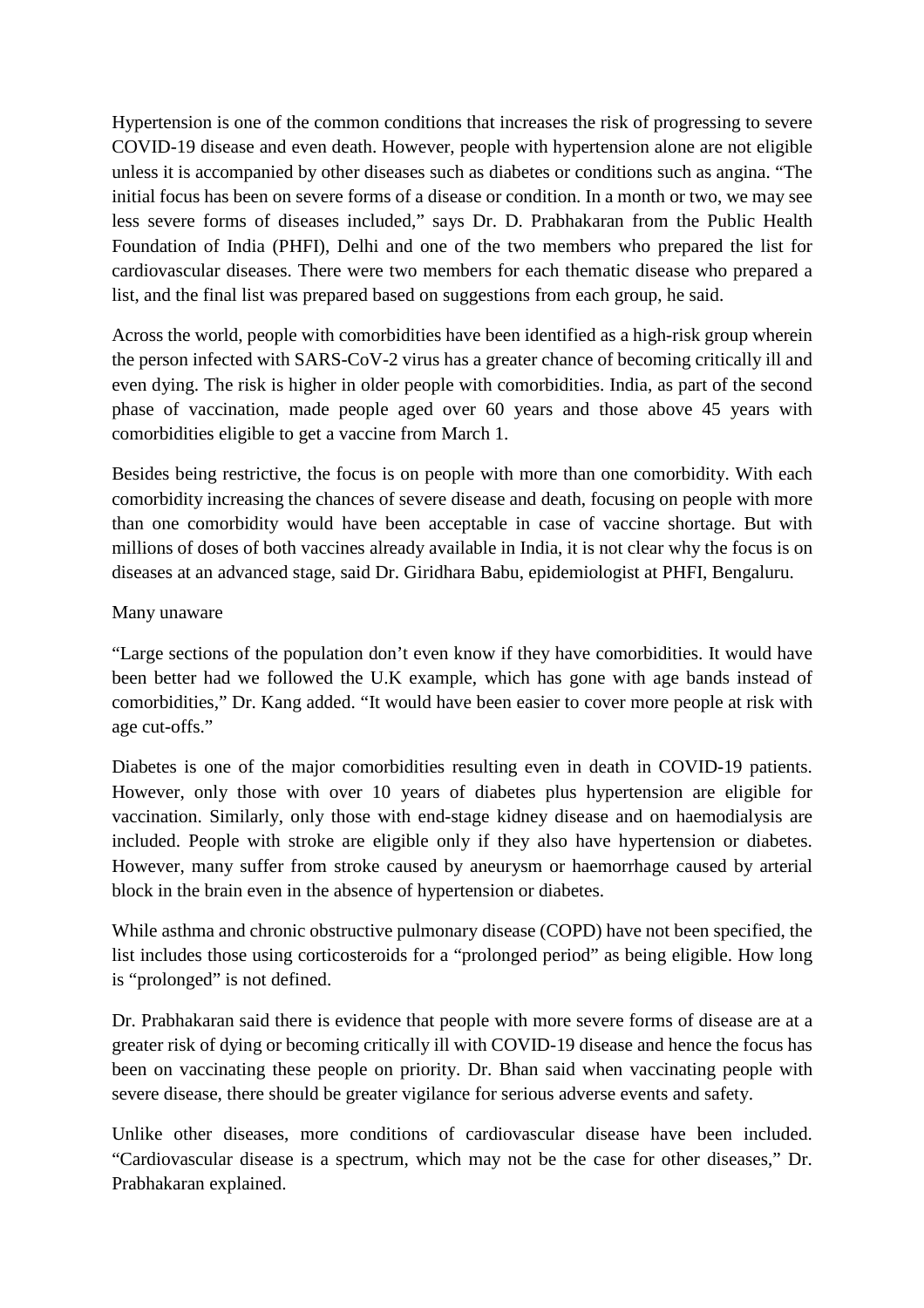"They should have ideally included people in institutional care, like people with mental health conditions or those accessing healthcare facilities often as these people are at higher risk," says Dr. Bhan.

### **Fruit juices and fruits:**

### **Fruit juices and fruits: What is the best time to have them? (The Indian Express: 20210302)**

https://indianexpress.com/article/lifestyle/health/fruit-juices-vs-fruits-when-is-the-best-timeto-consume-7180774/

You can regularly consume high fibre fruits that are low in sugar such as apple, pear, orange, sweetlime, guava, papaya, peach and plum. However, limit intake of high sugary fruits -- grape fruit, berries, banana, mango, chickoo -- to twice a week

juices and fruits, fruit vs fruit juices, fruit juices types, when to have fruits, fruits dietary benefits, indianexpress.com, indianexpress,Here's what a nutritionist suggests. (Source: Getty Images/Thinkstock)

Fruits and fruit juices are considered healthy and hence advised to be consumed as part of one's daily routine. But one needs to take care of how and when they are consumed for optimum nutritional benefits. This is because fruit juices are high in sugar that can lead to increased blood sugar levels and insulin spike resulting in high-fat percentage in the body and hence, weight gain, as per nutritionist and lifestyle educator Karishma Chawla.

Fruit juices are sometimes also categorised under the spectrum of sugary sodas since they are high on sugar, mentioned Chawla.

"Fruit juices are often consumed on a raw food diet, most likely in the summers where the body prefers more cooling foods like fruits, smoothies and salads. But, the emphasis should be on cooling foods that are healthy, rather than indulging in fruit juices that are high in sugar and override the nutritional benefits of the fruit itself," she said.

According to the nutritionist, fruit juices can be consumed post a vigorous exercise session to replenish the body with the necessary nutrients and natural sugars.

\*Fruits are the seed-bearing structures formed from the ovary after flowering. They are generally fleshy and are highly valued for their distinctive flavour, taste, freshness, juiciness, colour, texture and nutrition. They are considered to be very healthy and are widely consumed when one is not feeling well, attributing to the presence of numerous phytochemicals and other bioactive compounds," said Chawla.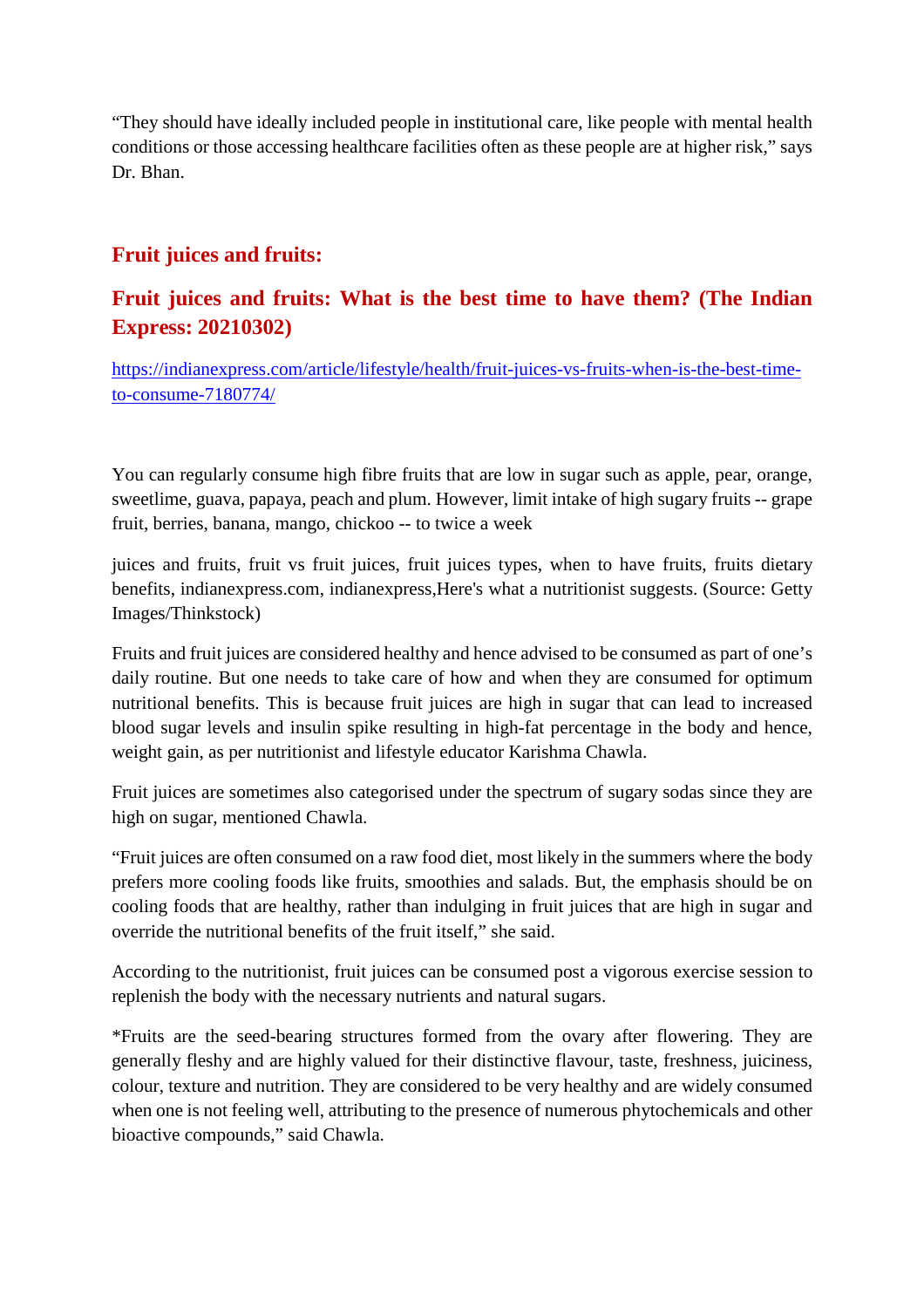\*Fruits are best consumed whole rather than in juice form. Whole fruit is high in fibre and does not lead to high blood sugar levels or insulin spike.

\*The best time to consume fruits is in the first half of the day. Ideal thing would be to finish consuming fruits by 12 pm.

\*Fruits must be avoided over a meal since it will result in a further increase in blood sugar levels. Also, fruits after a meal can lead to indigestion and discomfort.

\*Fruits can added to vegetable smoothie to add natural sugar to the drink and also detoxify the liver. You can make a smoothie of spinach with apple, orange or some berries with some ginger and a pinch of salt.

healthy eating, healthy foods, cancer, cancer diet, healthy diet for cancer patients, fruits and vegetables in diet, health, cancer, indian express news Are you having fruits on time? (Photo: Pixabay)

\*Fruits can be eaten as a fruit salad with some herbs, spices and salt.

\*One can combine fruits as a mid-filler in the morning with healthy nuts like almonds and walnuts or a source of protein like eggs

It is a good idea to regularly consume high fibre fruits that are low in sugar such as apple, pear, orange, sweetlime, guava, papaya, peach and plum. Limit the intake of high sugary fruits such as grape fruit, berries, banana, mango, chickoo — to twice a week.

### **Vaccine (Hindustan: 20210302)**

https://epaper.livehindustan.com/imageview\_672709\_85255576\_4\_1\_02-03-2021\_4\_i\_1\_sf.html